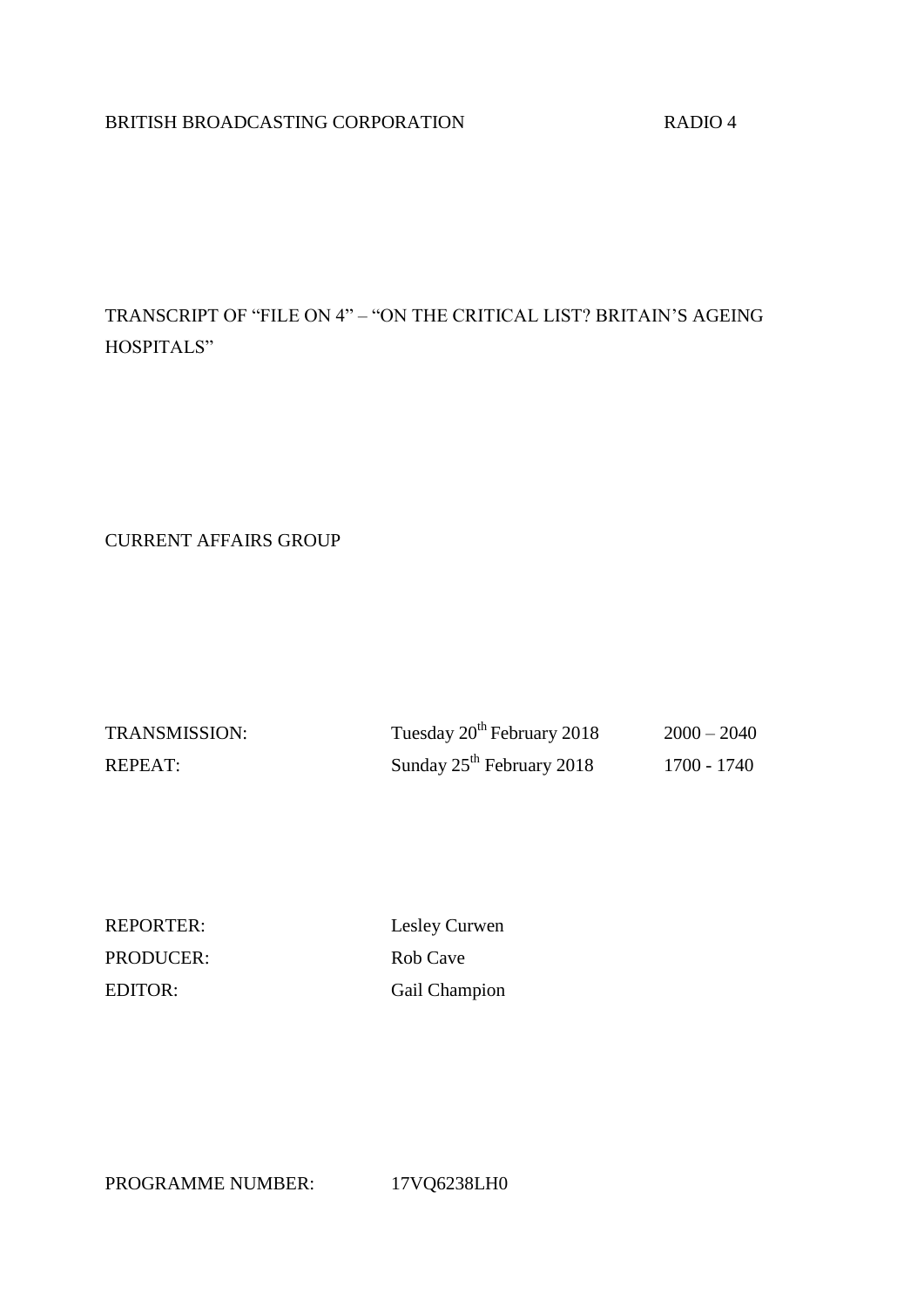# THE ATTACHED TRANSCRIPT WAS TYPED FROM A RECORDING AND NOT COPIED FROM AN ORIGINAL SCRIPT. BECAUSE OF THE RISK OF MISHEARING AND THE DIFFICULTY IN SOME CASES OF IDENTIFYING INDIVIDUAL SPEAKERS, THE BBC CANNOT VOUCH FOR ITS COMPLETE ACCURACY.

### "FILE ON 4"

| Tuesday 20 <sup>th</sup> February 2018 |
|----------------------------------------|
| Sunday 25 <sup>th</sup> February 2018  |
|                                        |
| Rob Cave                               |
| Lesley Curwen                          |
| Gail Champion                          |
|                                        |

# ACTUALITY IN ST HELIER HOSPITAL

FITZGERALD: Here you are. So you're looking at three large boilers that are generating the steam, which is then distributed through all these pipeworks that we're seeing, through to the hospitals. That then will heat up local water to actually provide our hot water and our heating for the whole hospital.

CURWEN: We are in the bowels of St Helier Hospital in the London borough of Sutton - one of the few hospitals still heated by steam. I'm with Trevor Fitzgerald who, as its estates manager, faces a daily battle to keep the ageing infrastructure functioning.

FITZGERALD: So I'm just going to take you into the start of the undercroft. Please do mind your head and we are walking ….

Well, as we go deeper down, you can see that there's very narrow tunnels, etc. These tunnels go across the whole of the hospital. They're the whole distribution for our heating and hot water.

CURWEN: So that hissing we can hear, that's steam which is leaking from the pipes?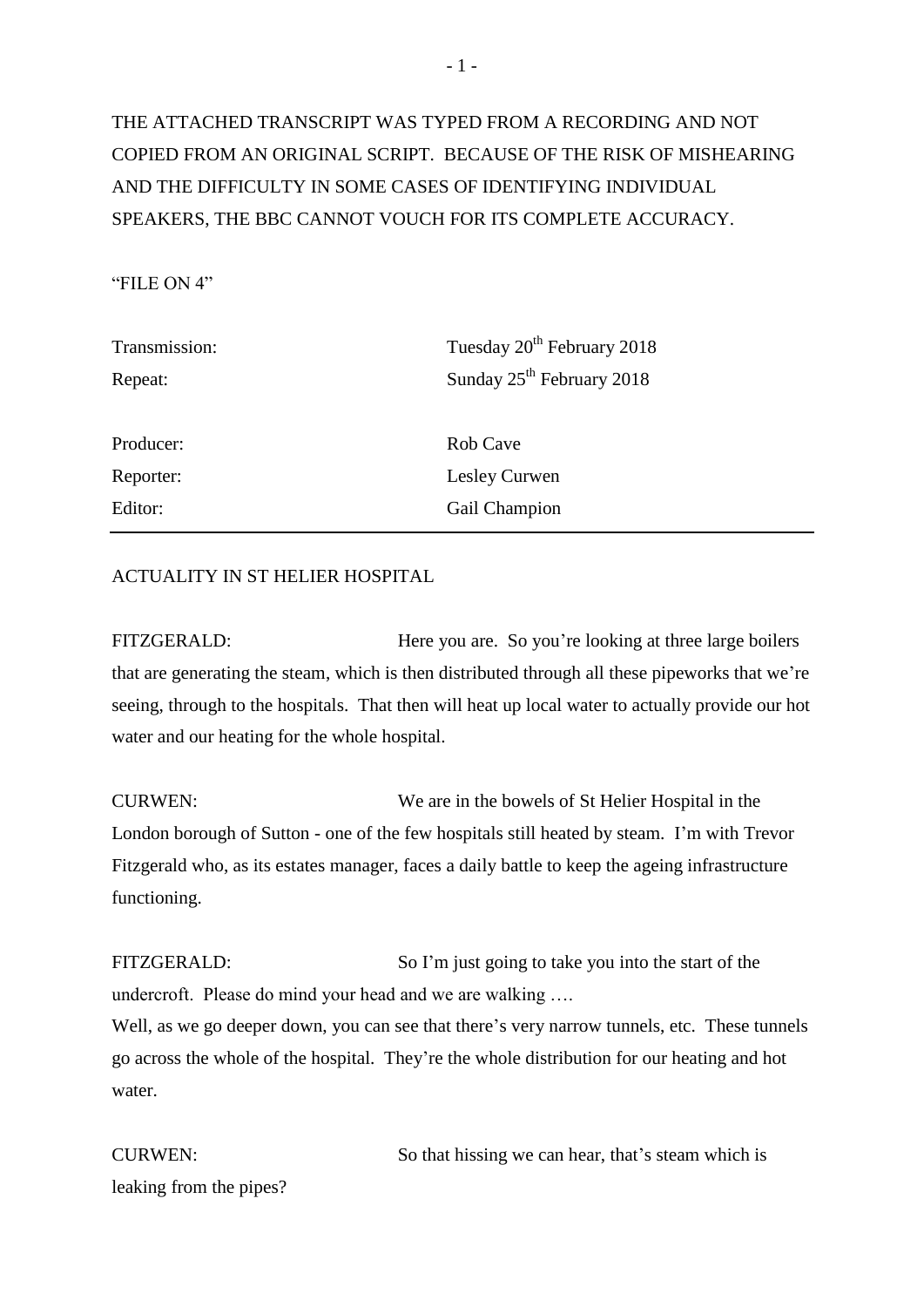FITZGERALD: That's leaking steam, yeah. It's obviously costing me money because that's energy just being wasted, but the problem is that we'd have to do a main hospital shutdown to get to that.

CURWEN: So what effect does it have if you have to shut down?

FITZGERALD: If we were to do it at this time of year, an hour or two shutdown would probably mean that we lose effective heating to our wards for a good eight hours.

CURWEN: So you can't do that?

FITZGERALD: So we can't do it, so we have to plan this in the summer when actually all we're having to worry about is the hot water rather than heating.

CURWEN: It's a well-loved local hospital, but as the plaque by the front door shows, it was opened by Queen Mary in the year 1938. It's even older than the NHS itself. And its age is showing, as patients and volunteers in the tearoom have noticed.

#### ACTUALITY IN TEAROOM

MAN: It's not at all like you would expect in a modern building, but it functions pretty well under the circumstances.

WOMAN: I mean, it really does need an update. Obviously patient care is second to none, but actually coming into the building, people do get lost.

MAN 2: Well, I know there are problems, because I know water penetrates in various areas and I know there are problems with ancient wiring and plumbing and those sort of things. It's a jumble.

CURWEN: On my tour of the hospital, I saw the water penetration, leaking windows, damp walls and wet floors. And the design of the 80 year old buildings has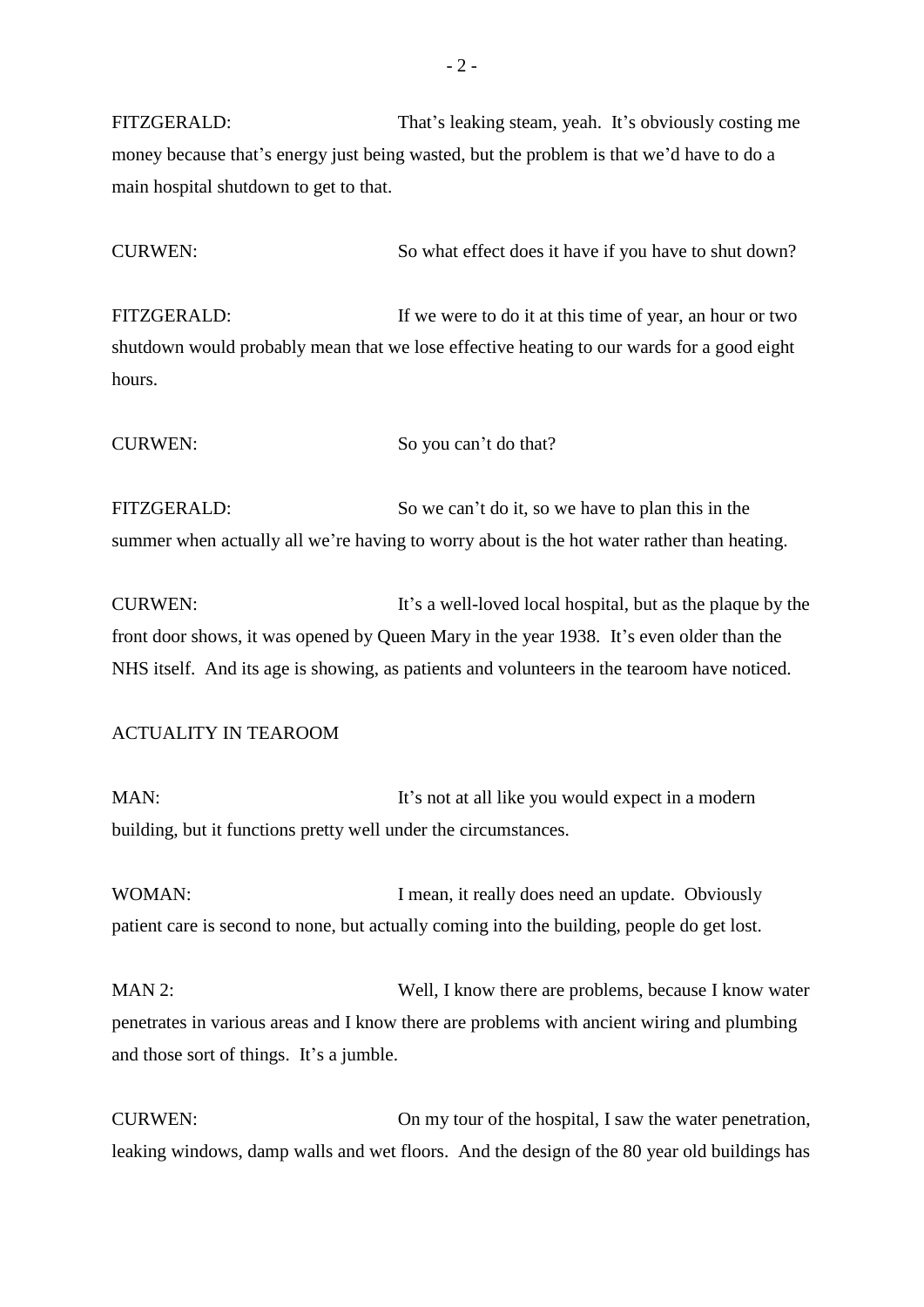CURWEN cont: some real effects on patients' health. Cramped spaces make life tough for the staff, according to Louise Tiernan, Nursing Manager in Accident and Emergency.

TIERNAN: Very difficult to manage. We haven't got a good view of the patients all the time, so that requires extra staff. The area is too small for rapid assessment when they come in by ambulance - we need a larger area, we need a larger observation bay. You know, there isn't enough space between the beds. We've got curtained areas too near the nurses station.

CURWEN: What effect could it have on infections if you have got beds quite close together?

TIERNAN: Obviously it has a massive effect. Infection control is very important to the Trust, so we need to maintain the standards, but it can be very difficult to manage.

ELKELES: I thought I knew what I was coming into when I applied to be Chief Exec of Epsom & St Helier, but it's only when you take up the post and you walk around and you get shown everything that you really understand how hard it is to provide great care.

CURWEN: When he arrived in 2015, Daniel Elkeles soon realised that looking after the two ageing acute hospital buildings - here in Sutton and seven miles away in Epsom - was going to be crucial to the wellbeing of his patients. A visit from the Regulator highlighted that the backlog of required maintenance stood at around £37 million and an outbreak of MRSA had been partially due to a lack of isolation facilities.

ELKELES: So the COC came after about nine months of me taking up post to do their routine hospital inspection. I am pretty sure that they thought they were going to give us the highest level of enforcement action because of the fabric of the building, but what they saw were so many people working so hard to mitigate the impact of the buildings on the patients, that actually they gave us a lower level of enforcement action, but said, you really,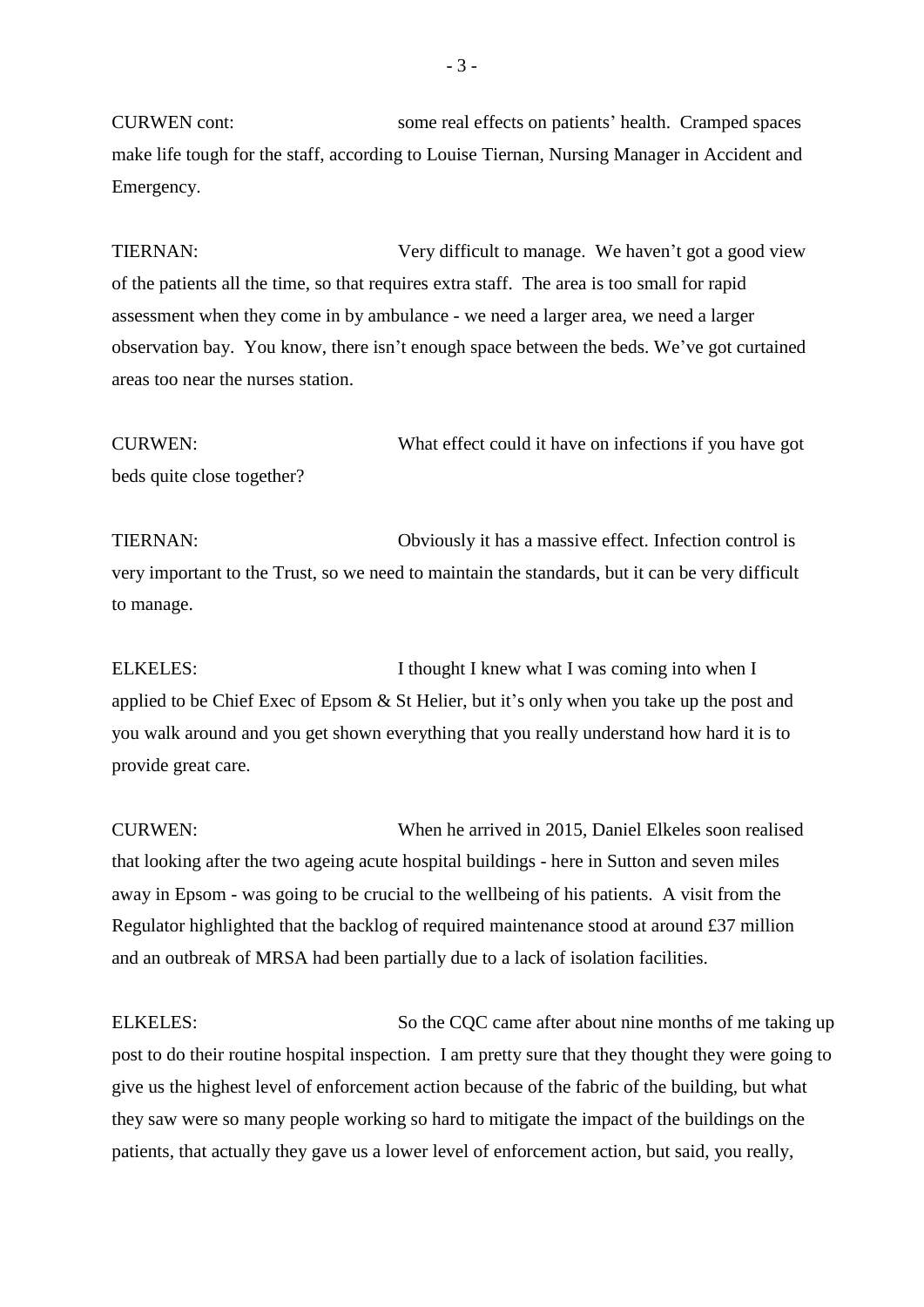ELKELES cont: really do need to secure the money to sort out the critical infrastructure of your buildings.

CURWEN: The CQC said they needed to improve, and since that critical report in 2016, further funding has been released to spend on the backlog of repairs. The CQC have been back and Daniel Elkeles is hopeful the next report, due in spring, will recognise improvements to the buildings and care. But the crumbling infrastructure still means they sometimes have to take extreme measures to protect patients.

# ACTUALITY OUTSIDE HOSPITAL

ELKELES: So we're now standing outside the children's hospital, and as you can see, it's a building that isn't actually connected to the main hospital buildings. How do you get patients from the paediatric wards to the main hospital, where theatres and x-ray and all the diagnostics are? And the answer is – a lift. So let's go and have a look at the one lift in this building.

| <b>CURWEN:</b>                   | So, this one lift – what happens if it's not working?                                                                                            |
|----------------------------------|--------------------------------------------------------------------------------------------------------------------------------------------------|
| <b>ELKELES:</b><br>$issue \dots$ | So when the lift doesn't work, we have to hire<br>ambulances to take people from this building to the main hospital, and we have the same        |
| <b>CURWEN:</b>                   | How far is that?                                                                                                                                 |
| <b>ELKELES:</b>                  | It's about 20 yards.                                                                                                                             |
| <b>CURWEN:</b>                   | And why do you have to hire ambulances?                                                                                                          |
| <b>ELKELES:</b>                  | Because there's no other safe way of taking patients<br>who are ill when you have to go essentially outside to get between bits of the hospital. |
| <b>CURWEN:</b>                   | So that uses the ambulances?                                                                                                                     |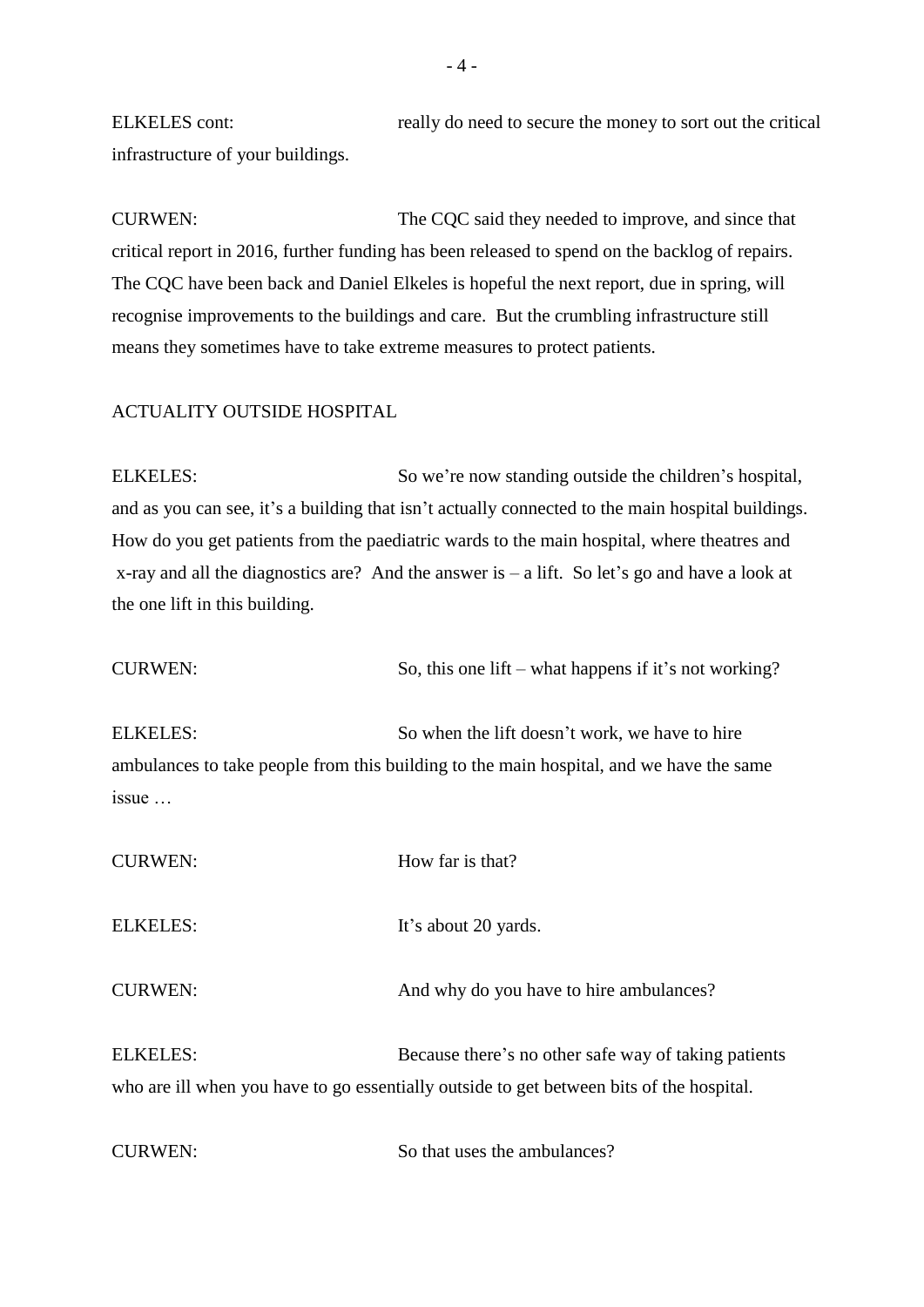ELKELES: So we hire our ambulances for that purpose, and there is this building for children, which is like this, but so is the women's health building.

CURWEN: The Epsom and St Helier Trust has a black hole in its accounts - a deficit which, according to the Chief Executive, will be hard to eradicate.

ELKELES: Almost since the Trust was created, almost twenty years ago, it has made a loss every year. The loss this year is almost £40 million and it is increasing every year. And the reason why the loss increases every year is because quality standards improve every year and we have to invest money in additional staff and we can't make savings to equate to the investments we're making. And the reason we can't do that is we're in quite a unique position of running two hospitals with full acute services only seven miles apart.

### CURWEN: So you're talking about duplication?

ELKELES: Yes - so we are duplicating six acute services, and it is not sustainable to carry on with this model.

CURWEN: His proposed solution is to change the setup of acute services in future, which would mean the building of a 500-bed hospital on one of three possible sites. It may be controversial, but it is not untypical of the kind of plans we are seeing for the radical redrawing of hospital services.

NAYLOR: We need to rebuild our NHS. It's falling down around our ears.

CURWEN: In March 2017, Sir Robert Naylor, the Government's adviser on the NHS estate, produced a major report which measured the cost of building and repair work to be done in England. He came up with a dizzying figure.

NAYLOR: The normal annual allocation to the NHS from Government for capital spending on major infrastructure costs is £4.8 billion per year. So, taken over a five year timescale, five times 4.8 is £24 billion, so what we're asking for is an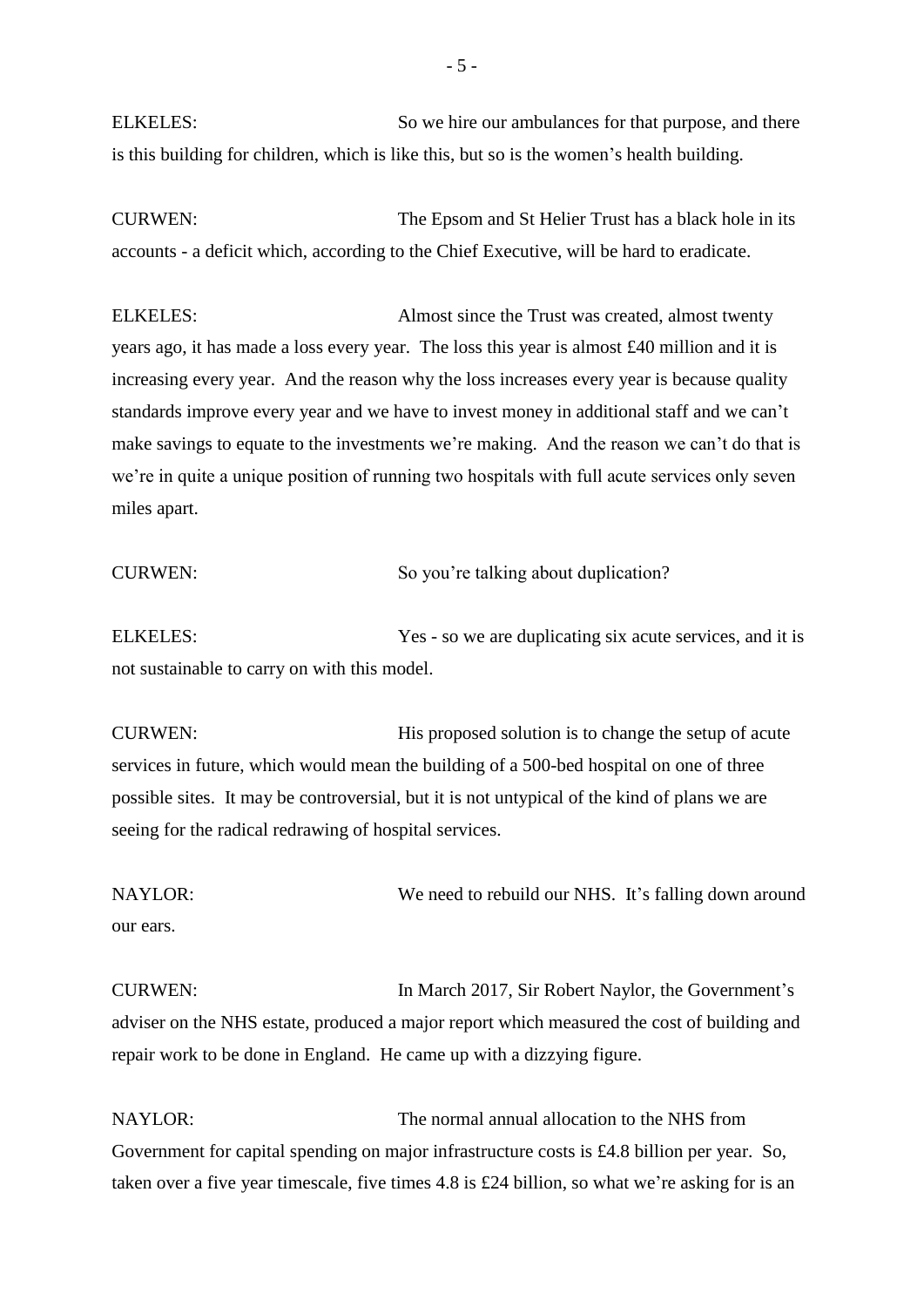NAYLOR cont: extra £10 billion to top up that amount of money, so that there's sufficient capital for us to substantially reduce the backlog maintenance of many of our decaying hospitals, but also to invest in the new models of care to meet the 21st century demands of healthcare set out in the five year forward view by the Department of Health.

CURWEN: The Naylor Report was a landmark moment. After many years of neglect, the NHS estate was finally under scrutiny. Naylor calculated that half of the £10 billion of extra money would be needed to deal with urgent repairs. But the other half would be needed to rebuild the NHS to deliver new models of care. Under a five-year plan, regional bodies called Sustainability and Transformation Partnerships will reconfigure the NHS estate, concentrate expertise into fewer acute hospitals and provide more care in local GP surgeries and the community. But that's a huge undertaking against a backdrop of what Sir Robert Naylor said was 'historic underinvestment.' Part of the neglect is down to the fact that money earmarked for capital investment - buildings and infrastructure - has been quietly disappearing. Last week, Treasury papers showed that £1 billion had been siphoned off in the last financial year and used to fund the day to day revenue budget. And it's been happening for years, says Nigel Edwards, Chief Executive of the healthcare think-tank, the Nuffield Trust.

EDWARDS: The first problem is that capital has been very heavily rationed by the Government over the last few years. A lot of money that was put aside for capital has been transferred to keep the day to day running of hospitals going, so we've had a backlog of maintenance which has been left undone as people try and make the money go further. So I'm afraid it was a simple cash grab, which was then applied to run the day to day services.

CURWEN: Does that make sense?

EDWARDS: I think it's very short-sighted. One thing we've learnt over the years is skimping on capital does come back and bite you, both in terms of corridors that leak, but also issues about patient care and patient safety, and also you can see it in the fact that the UK has one of the lowest rates of CT and MRI scanners per thousand population of any country in the EU 28 or the OECD.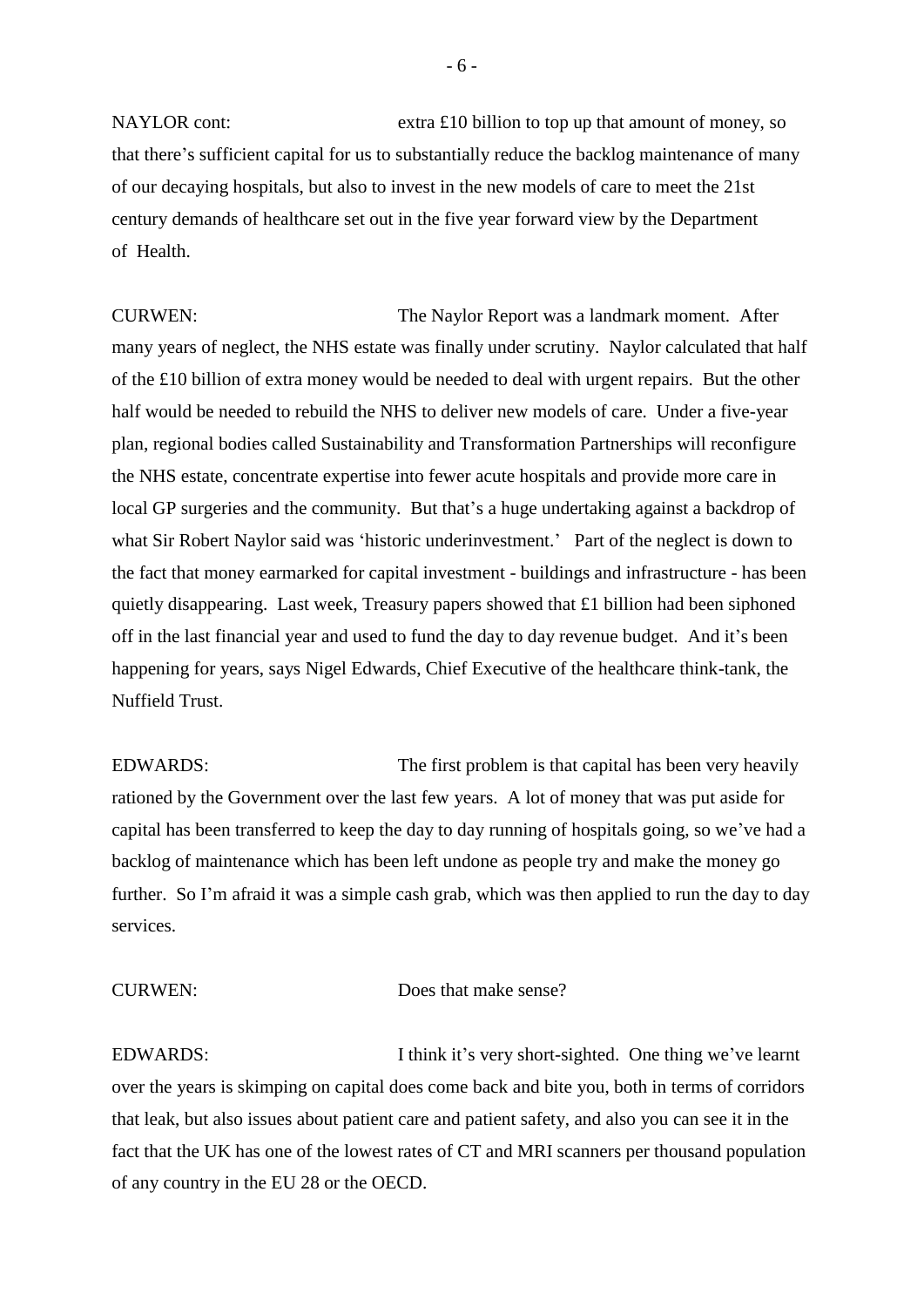CURWEN: Those raids on capital, which are set to continue until 2020, mean that some parts of the NHS struggle to cope when the pressure is on. And that can have consequences for patients.

#### ACTUALITY IN HOUSE OF COMMONS

ASHWORTH: How about my constituent, Mr Geoff Brooker was diagnosed with cancer of the bladder. He had his …

CURWEN: Shadow Health Secretary Jonathan Ashworth in the Commons, asking a question about a patient from his Leicester constituency, who became the public face of the winter pressures.

ASHWORTH: …. and when Mr Brooker was asked about the Secretary of State's apology, he said, 'He may have apologised for postponements, but it was as if he was apologising for the cancellation of a jumble sale.'

### ACTUALITY IN HOUSE

BROOKER: ... it does if you're in here enough, just in this room. But it's good, love it. Love it.

CURWEN: 69 year old Geoff Brooker is back in the comfort of his own home, stoking the open fire to keep warm. He was diagnosed with bladder cancer last August after he found blood in his urine.

BROOKER: I spoke to the surgeon and he has all the information and he's written down what's happening, and it's words like extensive, aggressive, Grade 1, Grade 2, growth inside a diverticulum, which means in the folds and that's dangerous. And so he didn't recommend a chemical treatment. He wasn't too confident that that would work. Then I'd have to come back and have the operation anyway, and it might have got worse in the meantime, despite this chemical stuff, so bite the bullet, go for it straightaway.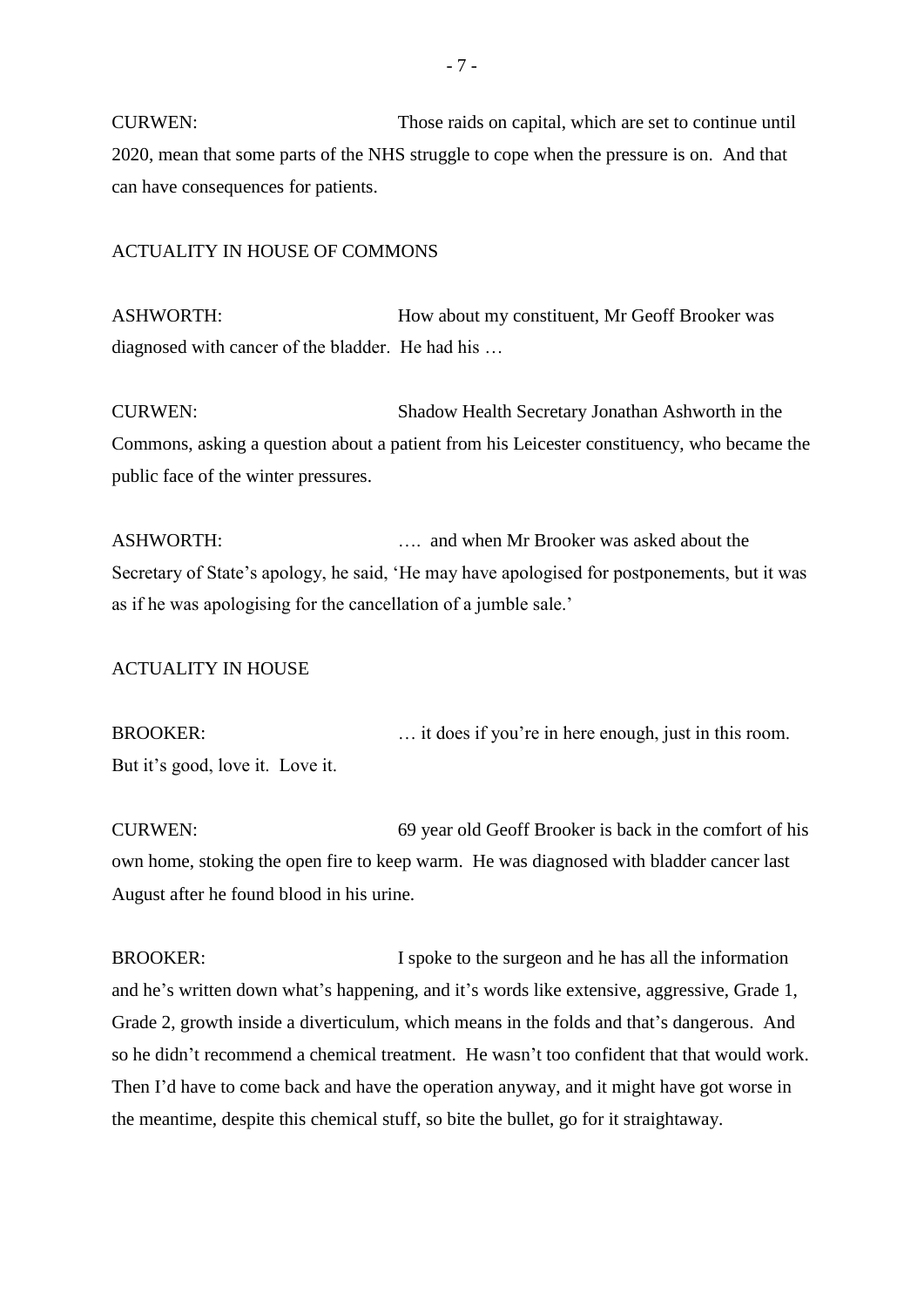CURWEN: The solution he agreed to was drastic - the removal of his bladder. In December, Geoff was gowned up in Leicester General Hospital, ready to go into theatre. But there was a problem - not enough beds.

BROOKER: So they went off to find the bed or check there was one there and there wasn't one. So they came back and said, it's off really, at which point I said, well, what do I do then?

| <b>CURWEN:</b>                                                       | You had to go home that day?                           |
|----------------------------------------------------------------------|--------------------------------------------------------|
| <b>BROOKER:</b>                                                      | Oh yes. Yes, had to arrange a lift and get myself back |
| home, unpacked everything and went back to just as before - waiting. |                                                        |

CURWEN: That must have been hard to take.

BROOKER: Well, it was hard to take, isn't it, because obviously you build up to the operation - it sounds silly, but you are looking forward to it – good, great, the day's arrived, great. Everybody wishes you good luck and off you go. You're not supposed to be back that afternoon, waiting to start again.

CURWEN: At the time, he was told the cancellation was due to a lack of intensive care beds, when the hospital was full due to emergency admissions. He was given another date for the operation - January 6th. Two days before the surgery was due came a phone call to say that was cancelled too. What went through your mind?

BROOKER: Well, thing is I didn't expect it and it just didn't seem right. There's not spare capacity, is there? If there were spare capacity, that wouldn't have happened, but there's very little, so they're jammed up in Leicester, there's nobody to move anywhere else, so the second one should never have happened, should it? That was just wrong, to cancel a cancer operation that had already been cancelled once. Everybody says, be positive, and then they ask a silly question like, 'How worried are you then?' and that's nearly impossible to answer, because I can answer, 'I'm keeping positive, I'm 10/10.' But on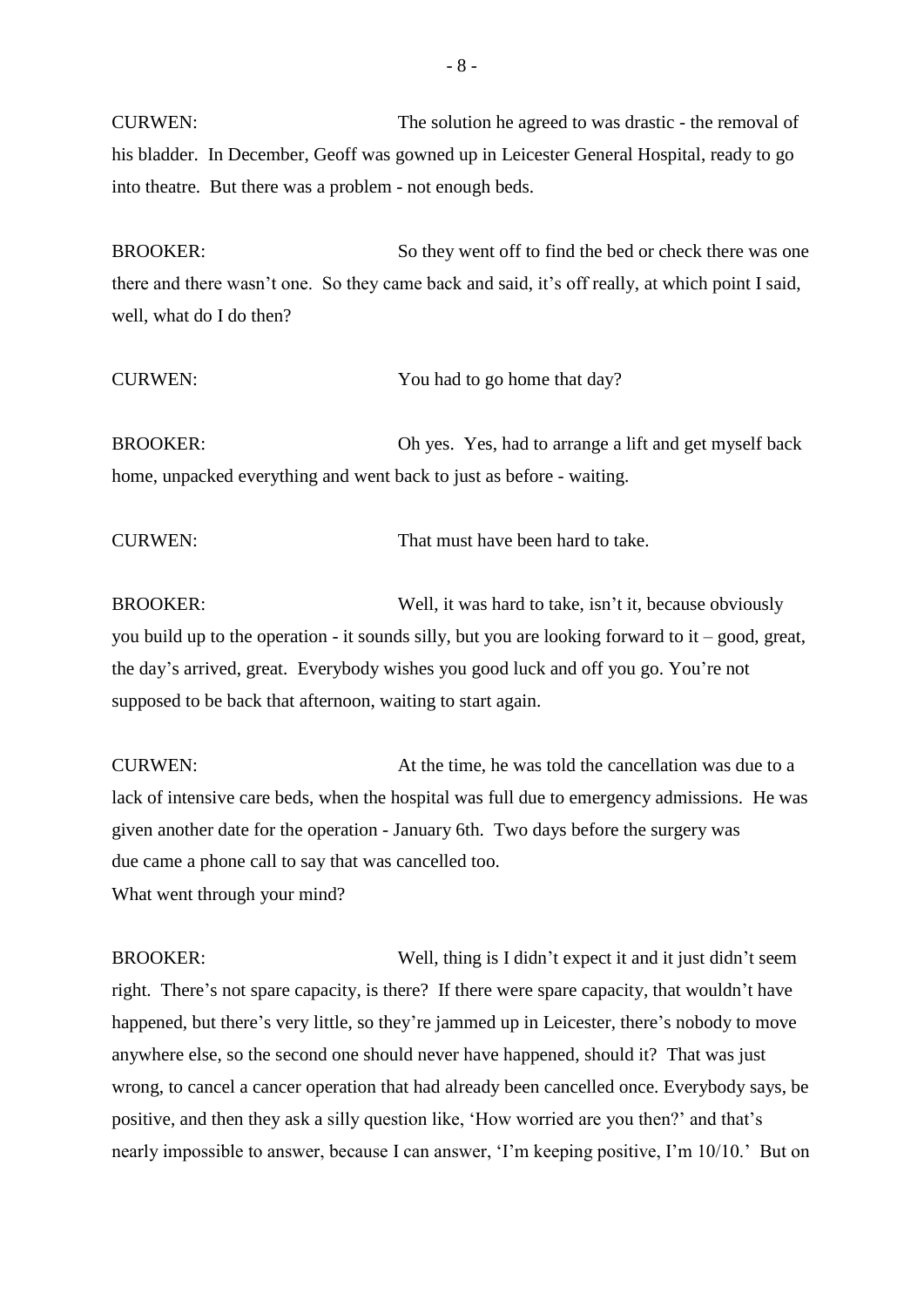BROOKER cont: the other hand, of course I'm not 10/10, even though I'm trying to keep positive I'm  $4/10$ , I'm  $\ldots$  in moments I'm maybe less than that, so it's very difficult to answer that question.

CURWEN: Geoff Brooker finally had his bladder removed a month after the first cancellation. University Hospitals of Leicester NHS Trust apologised that the operation was cancelled twice and said they did not make the decision lightly - it was a reflection of how difficult a position they found themselves in with the increase in emergency patients needing a bed. The Trust had been grappling with a financial deficit of £27 million last year and had a backlog of repairs worth £60 to £70 million. It recently got the funding for a brand new £40 million Emergency Department, but other than that it has had a long history of underinvestment. On top of that, demand is increasing, and the local STP is putting together plans to reconfigure the three Leicester hospitals, plans which call for investment of £397 million over five years. Where will the money come from for projects like this? The once favoured method of obtaining private finance now lies in tatters, thanks to the collapse of Carillion and years of scandals about inflated costs. There are only a handful of projects being built using the new latest version of private finance, including only one hospital.

KERSLAKE: It's fair to say that PFI did a lot in refurbishing our hospitals, albeit at huge cost and all the issues we know about with PFI, but it didn't do the whole job.

CURWEN: Lord Kerslake is the former Chair of King's College Hospital Foundation Trust in London. He stepped down in December, just before the Trust was placed in special financial measures. He's a former Head of the Civil Service and was on the advisory committee to the Naylor report. One of the problems he faced at Kings was how to maintain the huge expanse of buildings after years of severe financial pressure.

KERSLAKE: So if I take, for example, Kings at the Denmark Hill site, we got the new Jubilee wing, but large parts of the rest of the estate now are not fit for purpose and will need replacing over a period of time. And the problem was, in a way, that PFI went, but we didn't establish a new model for investment, and crucially I think the NHS needs a long term investment plan.

- 9 -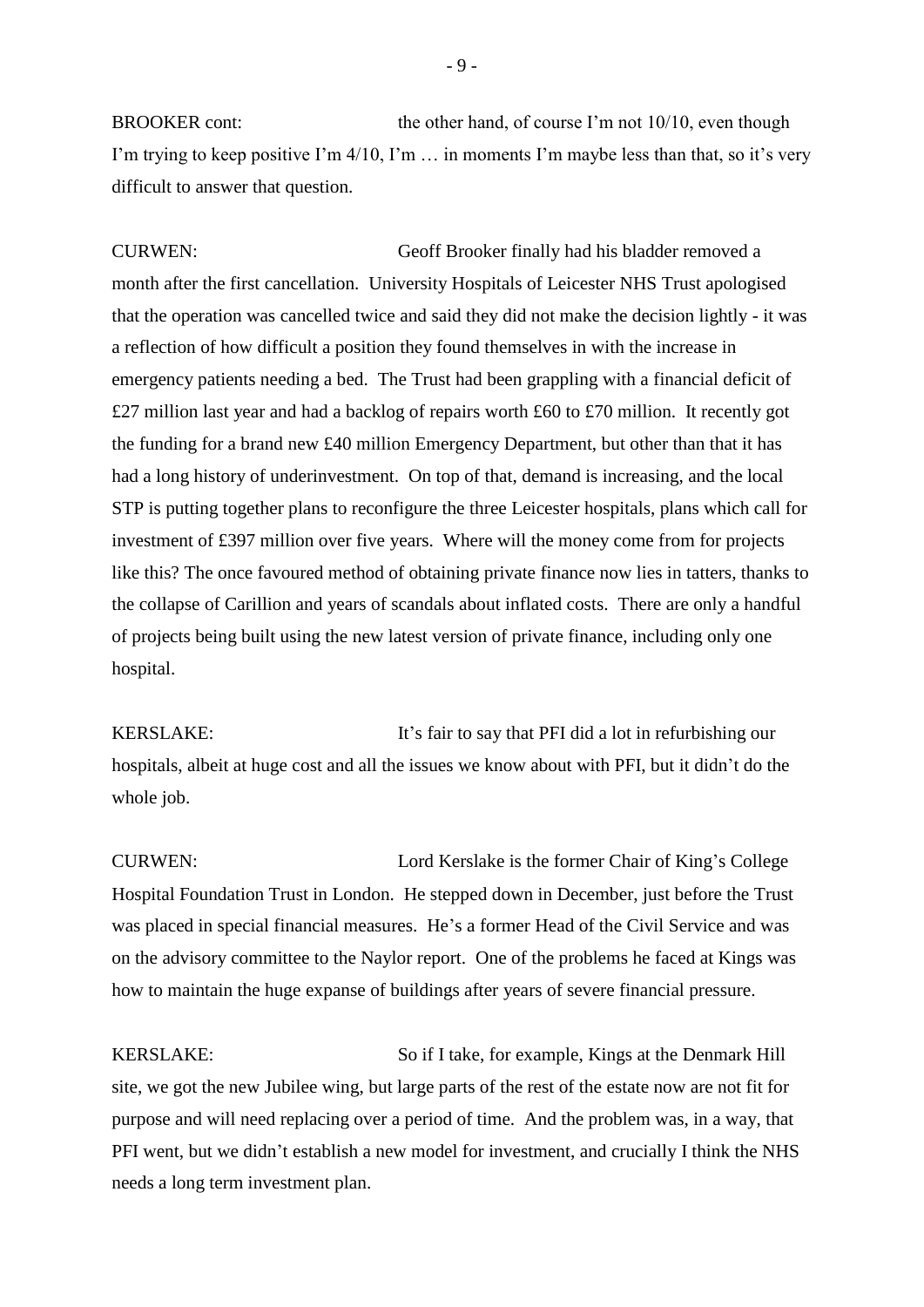CURWEN: How difficult did you find it trying to get money for capital spending?

KERSLAKE: Oh, very difficult, it has to be said, and this works at two levels. There's the capital for the current year, say, to do the repairs and renewals and finish off the smaller projects, and in that situation, I'm afraid, the pressures on the revenue budget have squeezed out capital, so it was very hard to get even one year's capital budget approved, never mind a long term plan. And then there's the bigger issue which Kings …

CURWEN: So did that mean you just didn't spend the money in

the end?

KERSLAKE: We spent the absolute bare minimum to keep the show on the road, truthfully, and often we were well through the year before we got anywhere near an agreed number, which is not a way to do capital investment and maintenance. And so we have to think about what's coming next and we must have a thought to what is going to be a hospital that's fit for purpose in 15, 20 years' time - not whether we can make it just about work now.

CURWEN: But there is a new plan, which will generate some of this much needed cash. In his 2017 report, not only did Sir Robert Naylor outline a £10 billion black hole, he also came up with a big idea - to get Trusts and other parts of the NHS to sell off land they don't need to fund building, to get the new model of care the Government wants to see. His task was to assess just how much could go up for sale.

NAYLOR: The original target that we were set was to identify, if you like, wasted NHS assets. These are assets that are not being used or being underutilised, to identify how they can be disposed of in order to raise capital matched by Government funds to reinvest back in improving the quality of the environment of hospitals and primary care premises across the NHS.

CURWEN: And were you given targets about how much could be raised?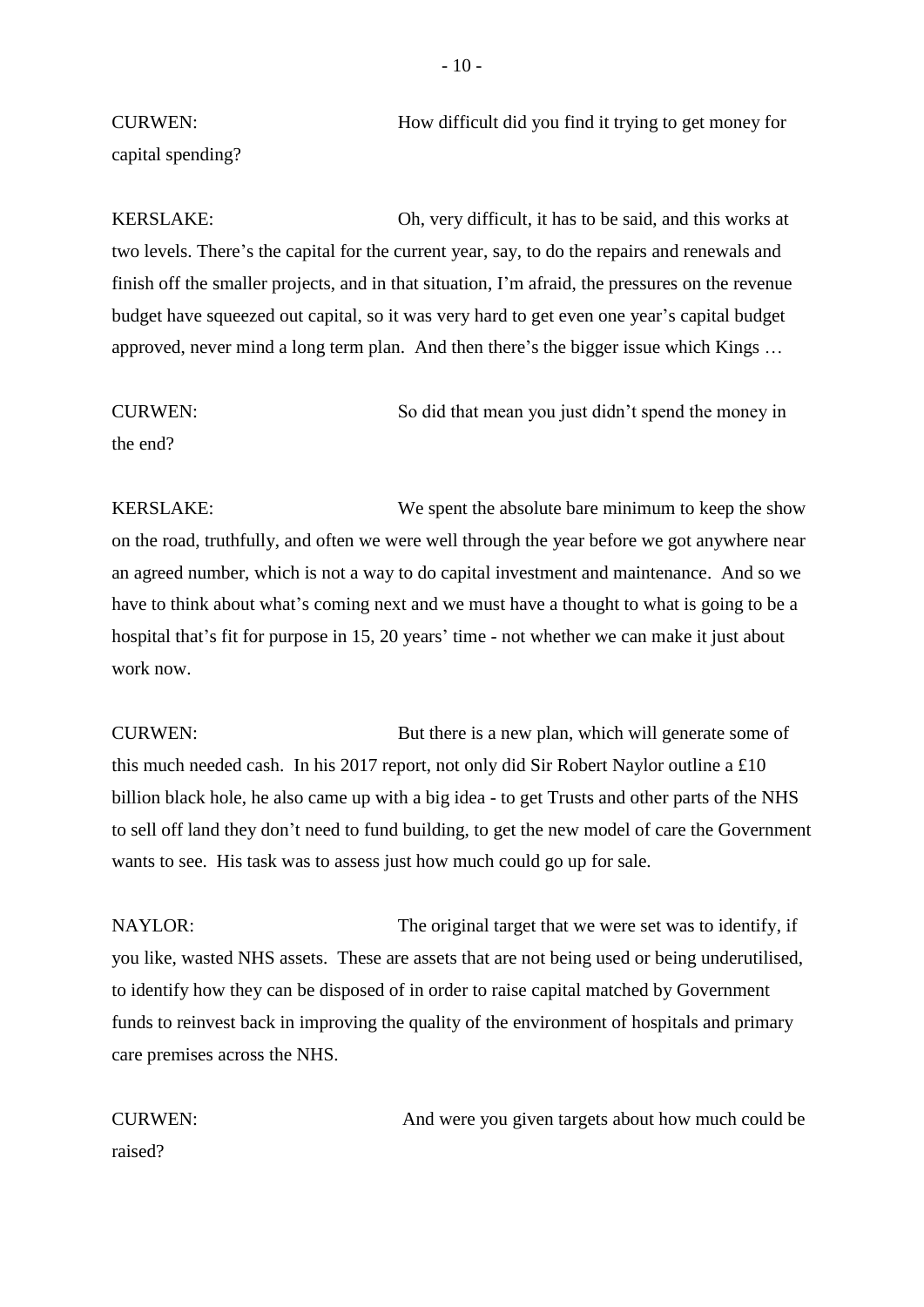NAYLOR: The headline target that was originally suggested was that we should try and identify £2 billion worth of wasted assets and release land to build up to 26,000 new homes, which particularly in the South of England are desperately needed. But it's selling land which is either currently not used or underutilised or selling land in order to raise capital to build new facilities. This is all about regeneration, it's about improving the provision of the infrastructure that the NHS has, which it's been very poor to do so over the last 20 or 30 years, and that's evidenced by the ever increasing level of backlog maintenance. There's no point in pouring money into a hospital that's falling down when you have the opportunity of building a new one somewhere - perhaps just down the road.

CURWEN: Most of the Naylor recommendations have been accepted by the Government. To reach that £10 billion target over five years, a third of the money will come from the Government itself, a third from private investment, and the remaining third - £3.3 billion - will be raised from land sales. The report identified 1,300 hectares of spare land - that's a third of the land owned by acute hospitals, which may be sold. It's already underway. Last year, Trusts sold £200 million worth of surplus land. The Department of Social Care acknowledges it's critical to invest in the NHS estate. They told us they are determined to seize the opportunity and meet the challenge laid down by the Naylor review. But none of this is quite as simple as it sounds, and getting access to the pot of Government money is not just a matter of filling out a form. Saffron Cordery is Director of Policy at NHS Providers, which represents Trusts. She says in the past Trusts have fallen foul of technical conditions, which prevent them from getting their full slice of funding.

CORDERY: I think this is one of the real challenges about our current situation, which is we've got Sustainability and Transformation Partnerships, which are local groupings of organisations, and we also have what are called control totals, which is basically the budget that people must meet at the end of the year. If you either don't meet that budget or you don't sign up to it, then you forfeit access to a number of elements of funding, including capital funding. Now this is a good incentive for those Trusts that can, can actually achieve their yearend targets. However, if you're a Trust that's already in a challenged situation or you're part of an STP that is particularly challenged, then you are going to be pushed further along the path of being challenged by not being able to access these additional pots. So if you are desperately in need of capital investment in order to transform your

- 11 -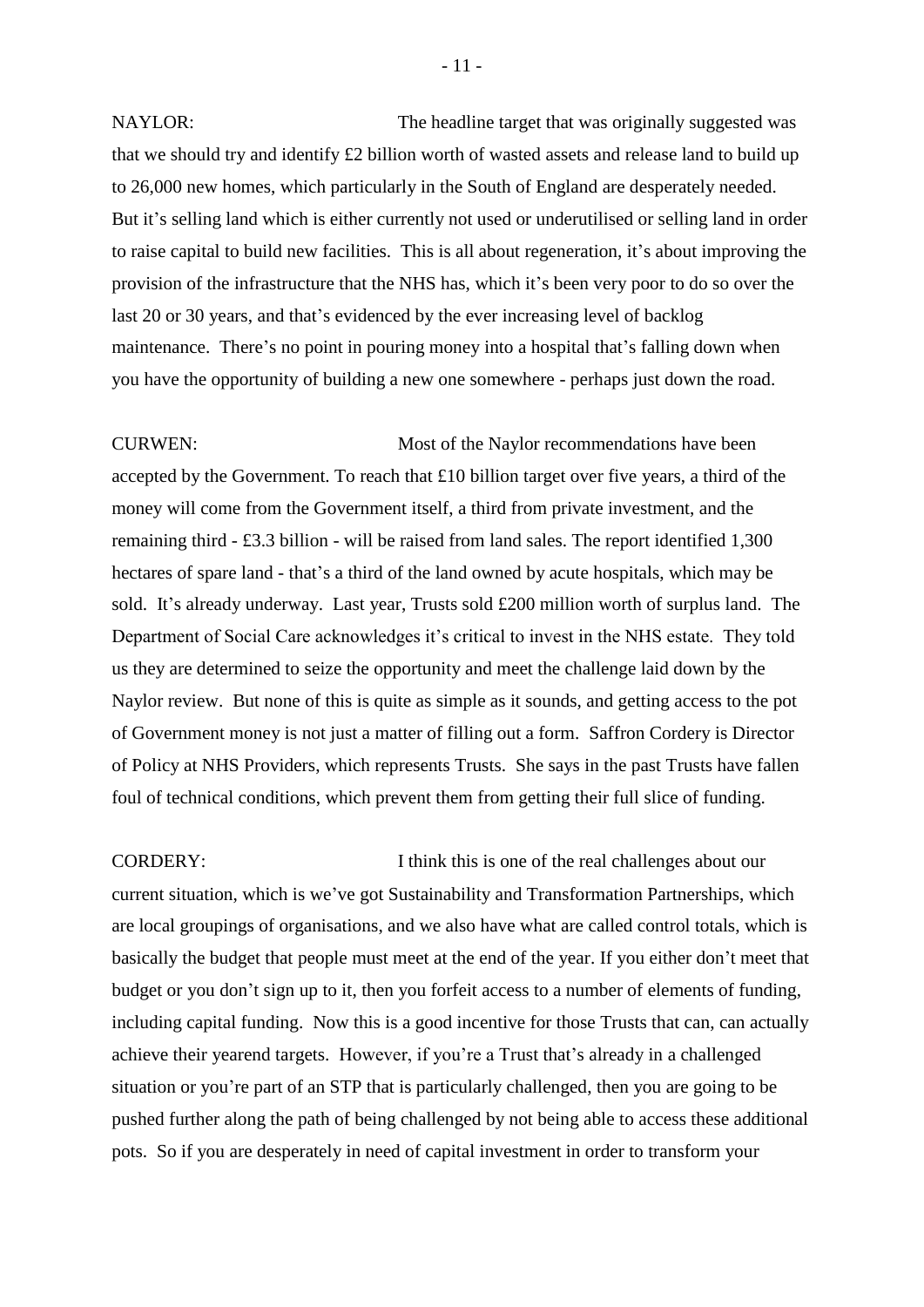CORDERY cont: services but you don't reach your yearend target, you of course are then in a situation where you cannot invest.

CURWEN: One of the Trusts which lost out in this way is Kings College. It was placed in financial special measures in December, the Regulator calling its performance the worst in the NHS. It is now reported that Kings will need nearly a quarter of a billion pounds in loans from the Government to get by in this financial year, and it must pay higher than usual rates of interest. It's faced a perfect storm, with winter pressures, repairs in theatres affecting its ability to carry out operations, and funding withheld because it failed to meet financial targets. Kings admits it has a challenging estate to manage and maintain, but told us it ensures maintenance is completed quickly to ensure minimum interruption to services. Kings' former chair, Lord Kerslake, refused to comment on the Trust's current finances. Lawrence Dunhill is a senior journalist at the Health Service Journal.

DUNHILL: Kings hasn't been able to meet its financial targets, which are called control totals. If Trusts can meet their control totals, they then access their share of what's called the Sustainability and Transformation Fund. I think Kings will have been allocated at least £20 million and so it's missed out on that funding because it hasn't met its targets.

### CURWEN: Does that make sense?

DUNHILL: There are lots of people who say that this is a fairly bizarre way to run the system, because those Trusts which are weak and already struggling with their finances are penalised further. This is seen as an effective way to restore financial discipline into local organisations and incentivise them as far as possible to meet their targets, because the ultimate aim for them is for the Department of Health to balance its books each year and avoid an overspend in the overall budget, which is extremely embarrassing for the Department when that happens, and a big deal when it comes to reporting at the end of the year.

CURWEN: Under the new Naylor plans, there will be other hoops to jump through for Trusts seeking money, as Sir Robert Naylor explained.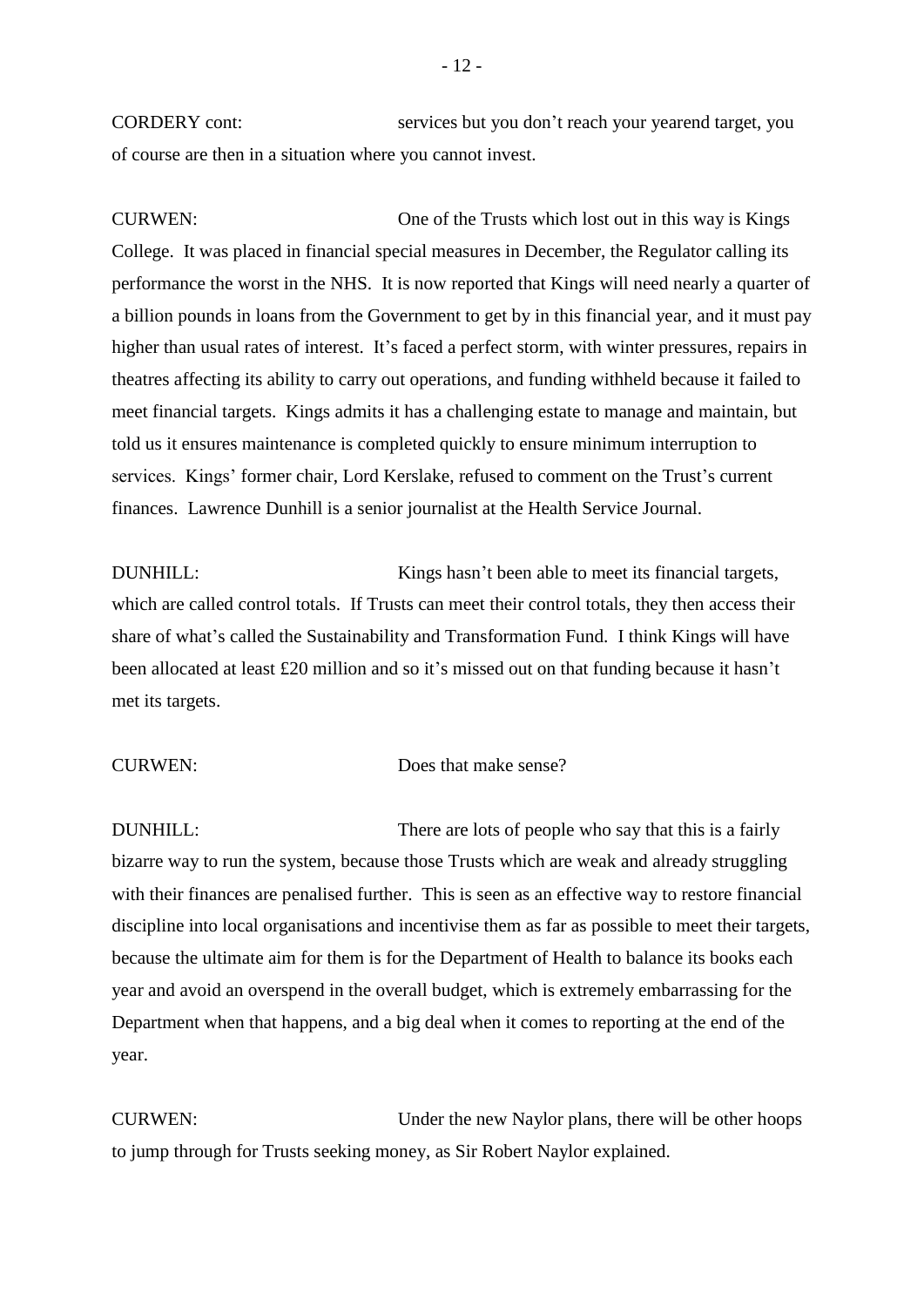NAYLOR: It isn't just a question of targets for land sales; it's benchmarking, so we found that there was a three-fold variation in the best performing Trusts in the use of their assets and the worst performing Trusts, and therefore it would be inappropriate to give Government funds to organisations that weren't using their assets very well. So we recommend - and the Government have accepted - to set up a much more sophisticated benchmarking system that can compare performance between different hospitals and different parts of the country. So one of the incentives here is to say to those geographical areas of the country that are performing badly that they should not have access to public sector funds until they've improved their performance, otherwise it's a question of pouring good money after bad, which clearly would be inappropriate.

CURWEN: When you say 'performing badly', what sort of examples would you give?

NAYLOR: Where a hospital, for example, may be sitting on a large amount of poorly utilised estate, perhaps lots of spare land which was underused, or it was using its hospital facilities less intensively than other parts of the country. So this is all about the Government trying to improve efficiency and productivity across the public sector and, particularly in this case, across the NHS, to encourage people to use their assets more efficiently and more productively and not to be given additional funds until such time as they can demonstrate that.

CURWEN: Evidence given to the Naylor Report admits that data on the NHS estate is limited. So how reliable are the valuations of what that land is worth? Lawrence Dunhill of the Health Service Journal.

DUNHILL: Well, there's no real incentive for Trusts to submit their data accurately. There's a complex accounting mechanism which Trusts have been encouraged to use, which is within the relevant guidelines, where they assumed that all their estate could be consolidated onto a single site. It would therefore take up a smaller footprint of land and the book value within their accounts comes down. But this is purely a mechanism to revalue the estate downwards, which then reduces the ongoing capital charges that they have to pay.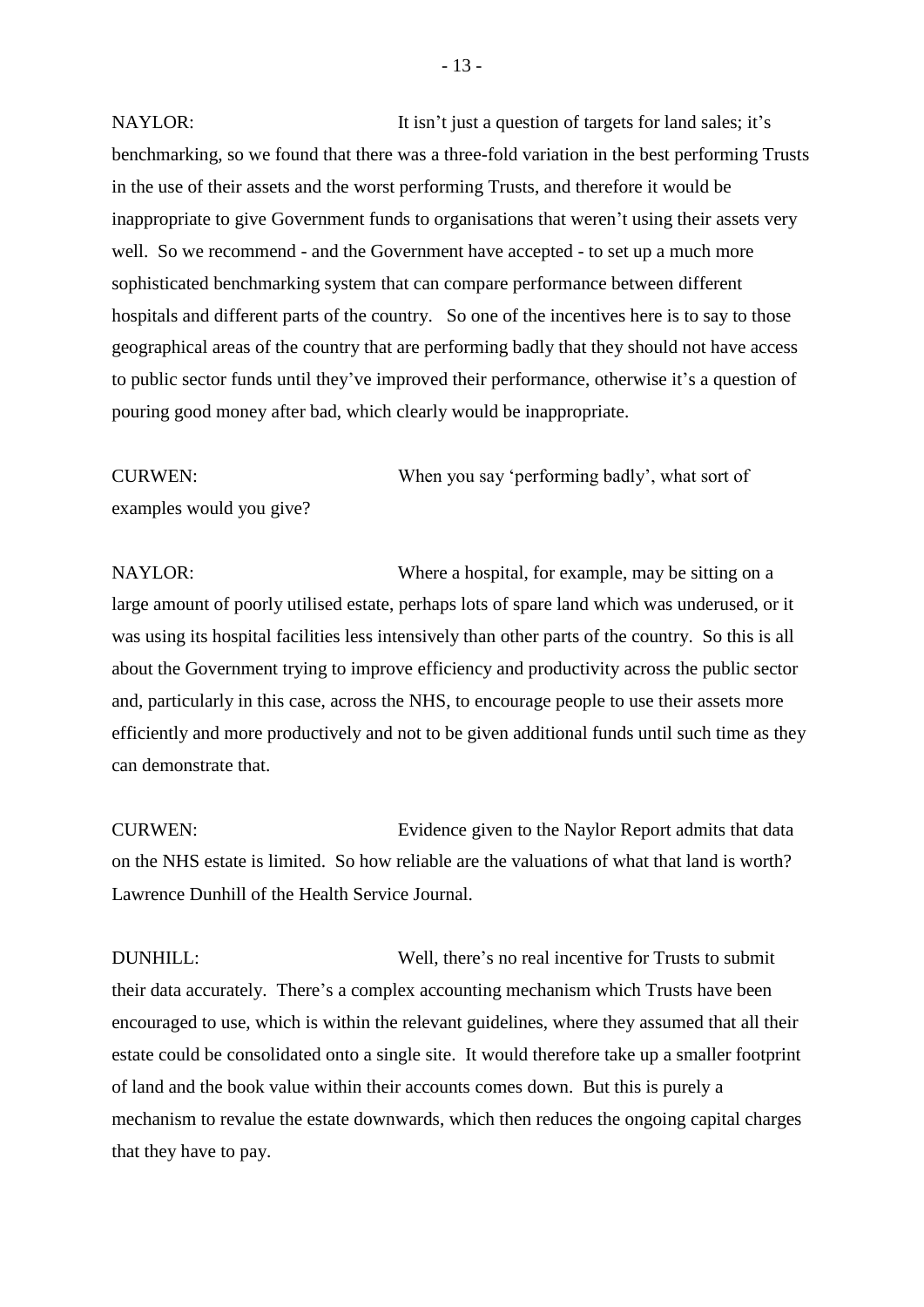CURWEN: This sounds like an accounting wheeze.

DUNHILL: That is certainly how many NHS finance directors would describe it. There seem to be two schools of thought: one where finance directors are very uncomfortable to do this sort of thing and feel that it goes against the grain of their professional guidance. The other school effectively think that, well, you should use every trick in the book, and as long as auditors sign it off, then it's fine.

CURWEN: What do the regulators say to this, if it's deliberately undervaluing the estate?

DUNHILL: The regulators ultimately aren't that concerned about this because their main worry is balancing the books within the revenue account and this is all producing benefit to the revenue account, so they are not concerned about this, and to an extent have been encouraging it. Guidance went out last year, which said this is the type of thing that Trusts should be doing and indeed this is within the national accounting guidance.

CURWEN: We spoke to a former finance director of a hospital Trust who confirmed this does go on. She wants to remain anonymous. Her words are spoken by someone else.

### **MUSIC**

FINANCE DIRECTOR: Capital is really tightly squeezed – the pressure now is on cash, day to day. So understating the value of land and buildings is encouraged. So each year you have to pay a 3.5% capital charge on the total value of your assets, including estates, to the Government. So if you had a site, say, valued at £100 million and you get it reduced to £80 million, you are paying less cash out in percentage terms for the capital charge. Basically, it reduces your deficit, which everyone is desperate to do.

CURWEN: How do you do it in practice?

FINANCE DIRECTOR: So you pay £20,000 or £30,000 to property surveyors. You ask them, where could we build a notional 600-bed hospital in a tall tower which would

- 14 -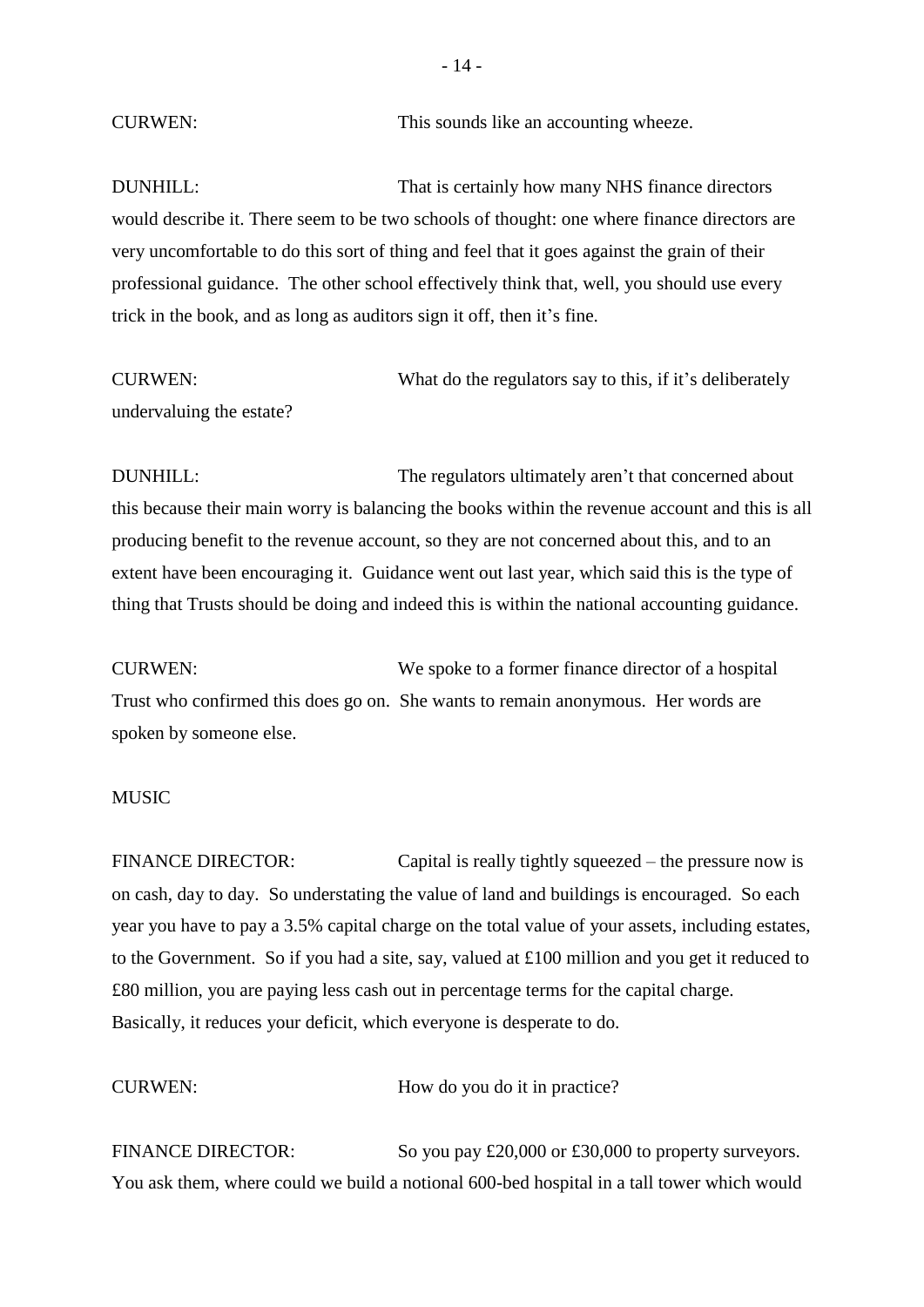FINANCE DIRECTOR cont: contain all our services? Trusts do that and they get £20, 30, 40 million knocked off their asset base. Much of it is legitimate and highly subjective, but there are clear cases, in my view, where people have gone beyond creativity and they have cooked the books. It's the NHS's dirty little secret. It's all about hitting the numbers.

CURWEN: But the really interesting thing is what happens when the Trust comes to sell the land that's been undervalued. Normally, proceeds of selling land, if that land was correctly valued, would go back into other capital spending. But not in this case.

FINANCE DIRECTOR: So let's say they've got a site valued at £100 million. They value it down to £80 million. And if they sell it at £100 million, then they would record a £20 million one-off benefit to their profit and loss account, so they are quids in. They've reduced ongoing costs every year by doing this revaluation, and now if they manage to sell it, they are going to maximise the value. Now the point is, when you sell a public asset, you should immediately revalue it the moment you know its true value. But no one will do that, because, well, why would they? They would lose the opportunity to take a massive one-off benefit being shown on their profit and loss account, and everything is about in year control totals. Throw the kitchen sink at it to improve the position.

CURWEN: We're told there are checks and balances to prevent such windfall gains. But if the account we've heard is true, then hard-pressed Trusts have found a clever way to divert some of the money from land sales back into their revenue accounts. The end result is that, yet again, money which should go back into capital projects is being used to plug the widening deficits in Trusts' yearly accounts. So does this undermine the Government's new drive for billions of pounds of land sales as a way to raise fresh capital? I asked the Government's advisor, Sir Robert Naylor, whether money raised from land sales will be ploughed back into capital spending.

How sure can we be that the money that is raised from land sales will go back into capital rather than being used on running costs?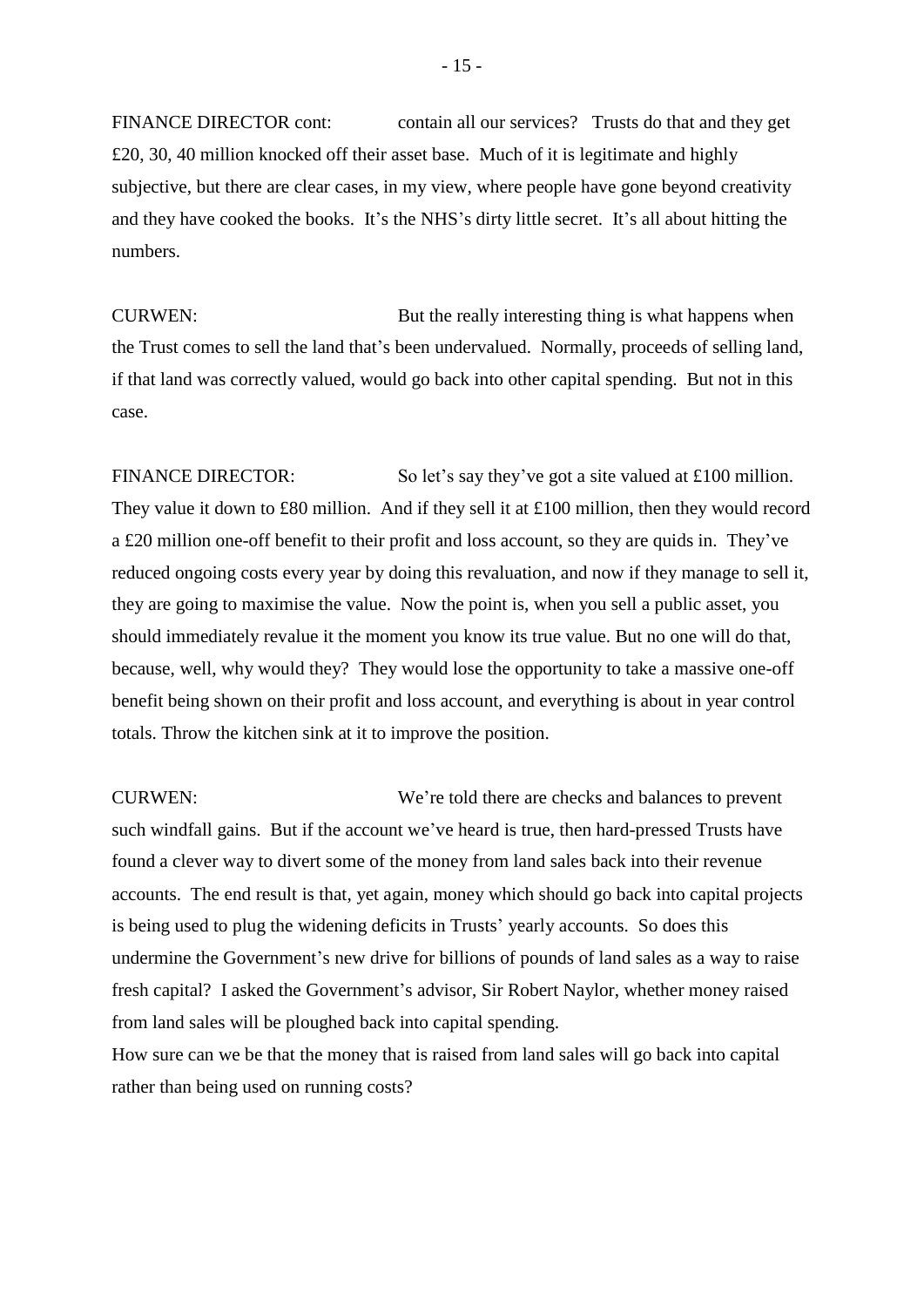NAYLOR: The Government's response to our report guarantees that the capital that is raised through land sales will be reinvested back into the NHS directly and on top of the normal annual allocation of £4.8 billion.

CURWEN: And are you confident that will happen?

NAYLOR: Well, the Government have guaranteed it and if you're confident in Government guarantees, then the answer is yes.

CURWEN: We asked the Department of Health and Social Care the same question, but they didn't answer it. Sir Robert Naylor also recommended the setting up of a central body, the NHS Property Board, to oversee strategy for the estate - one of its jobs is to improve the collection and use of data.

# ACTUALITY IN CAR

| <b>ELKELES:</b> | As you can see, it's really large |
|-----------------|-----------------------------------|
|-----------------|-----------------------------------|

CURWEN: Back at St Helier Hospital, Chief Executive Daniel Elkeles drives us to see some land his Trust recently sold to the local council.

ELKELES: So, we're just coming into Sutton Hospital and you can see this first bit of land is becoming a secondary school ….

CURWEN: That money from land sales is part of the pot being spent on urgent repairs, along with £25 million from the Department of Health. But he still needs something like £400 million to develop the 500-bed acute hospital that he would like to build on one of the existing sites, if he gets permission. He thinks there might be another kind of financing that could fill that gap.

ELKELES: At the beginning of the process, we went and approached a number of pension funds and said, 'Would any of you think this was a good investment for you?' and we did quite a lot of work with one of them, which has resulted in a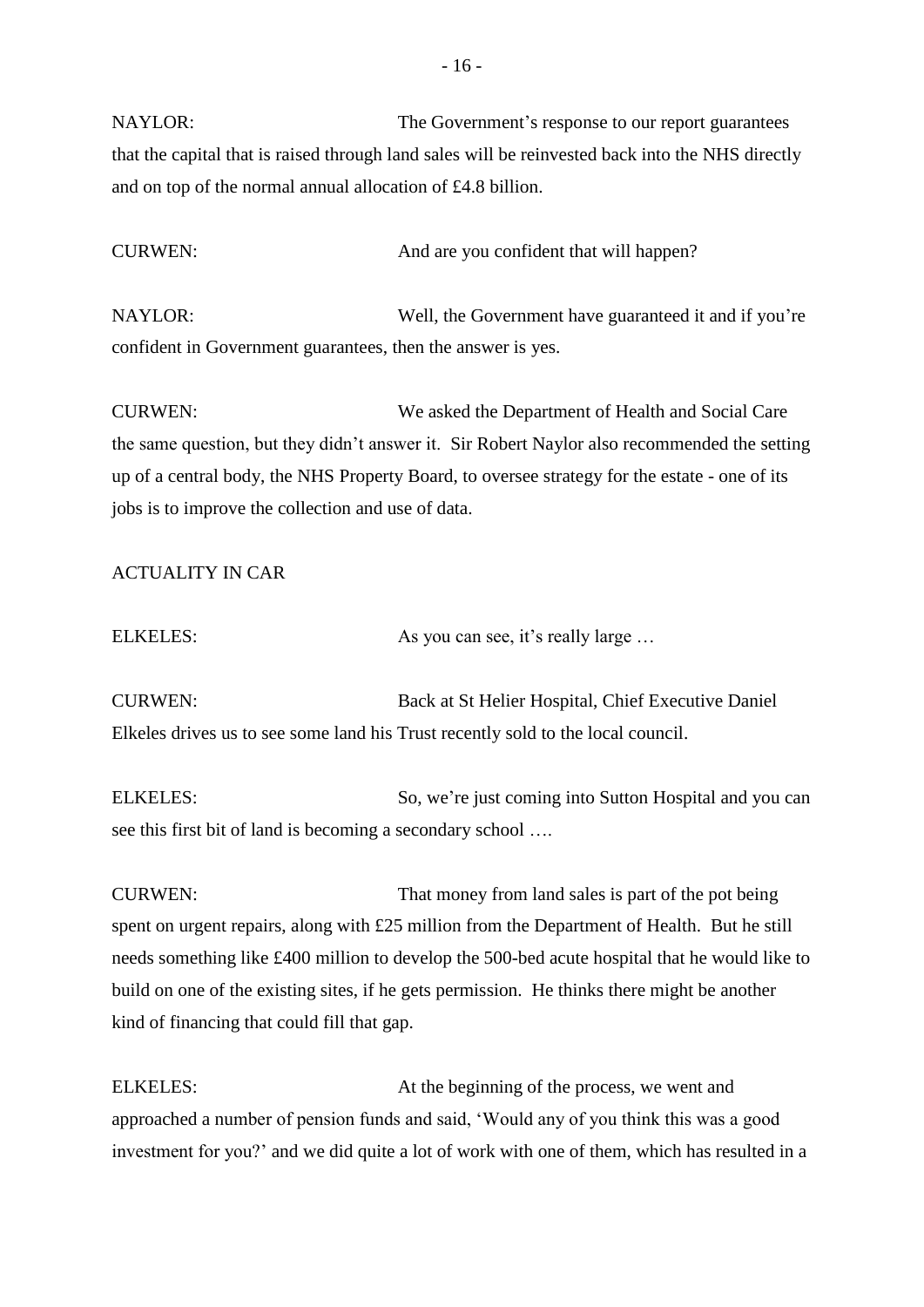ELKELES cont: letter where they're saying, in principle, we would want to invest in building a new hospital facility for you.

NAYLOR: I've been struck by the number of sovereign wealth funds and pension funds who've approached me informally, who are interested in investing in the NHS.

CURWEN: Sir Robert Naylor has seen the potential of this too.

NAYLOR: Interest rates are at an all-time low at the moment and now is a great time to take advantage of that. Indeed, there was one major pension fund who provisionally informally suggested that they would be willing to invest up to £5 billion at a starting interest rate of 2%. That's - in inflationary terms - almost free money.

| <b>CURWEN:</b> | And is this going to happen? |
|----------------|------------------------------|
|----------------|------------------------------|

NAYLOR: Well, this is obviously for the NHS Property Board and the Government to decide. I think this is a great opportunity for the Government to take advantage of low interest rates. We need to strike while the iron's hot, while pension funds and sovereign wealth funds are keen to invest money in infrastructure in the NHS and interest rates are at an all-time low. If we wait too long, we may well rue the day that we didn't take advantage of it.

CURWEN: It sounds great - in theory. But in practice, there is a huge snag, as Daniel Elkeles admits.

ELKELES: As it currently stands, whether I get the money to build a new hospital from the Government or from a pension fund, it counts on the Government's debt. So the Government say to the NHS, you can have x billion pounds of capital a year across the whole NHS, and it doesn't really matter whether the capital is coming from the Treasury or the private sector; it's counting against that amount of money that the Treasury have told the NHS they can have. So the limiting step is actually getting the business case for Epsom & St Helier to be right at the top of the priority list of what the Government wants to invest in the NHS in terms of buildings.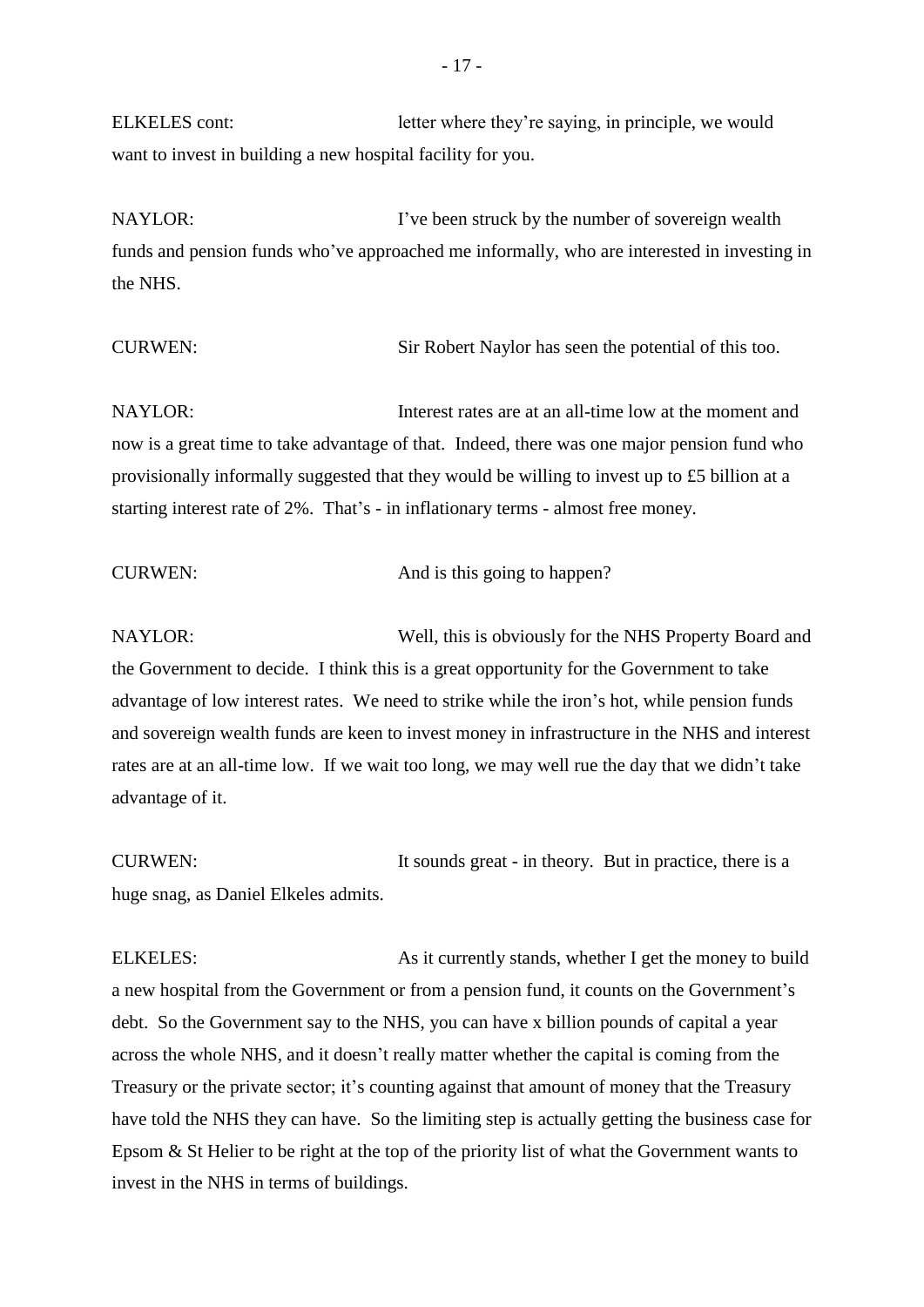CURWEN: How frustrating is that?

ELKELES: Well it's the process that we know we have to go through.

CURWEN: The basic problem is about the strict Government spending limits, which affects even private money spent on public projects - such as the old PFI projects. Nigel Edwards of the Nuffield Trust.

EDWARDS: The problem with private sources of funding of this type is the Treasury limit; they will count against that if they appear on the sort of public balance sheet. And people over the years have worked out various schemes to try and get round that, the most obvious one being PFI. What we've found, however, is that the accountancy standard bodies change the rules and say, well, actually this really is a Government investment, even though the money's come from the private sector and therefore it counts against the Treasury limits, so you bump up against the Treasury limit. And if you're going to make an investment that does that, you will need all sorts of approval, so the availability of the capital is only one of the battles. You've got to get past the Treasury limit and you've got to be able to service the debt, and that debt will be more expensive than the money that you could have got from other public sources.

CURWEN: Any chance the Treasury might change its mind on that?

EDWARDS: The Treasury has got a lot of concerns and quite a lot of this issue about controlling public spending and capital spending is related to the position the British economy will be in when we exit the European Union, and issues about the price of Government debt and other macroeconomic concerns, which are a very long way from the concerns about building hospitals, which are frankly probably a very long way down their list of issues.

CURWEN: It's a conundrum at the heart of providing public services - how to spend money on what we need but without putting it on the Government's

- 18 -